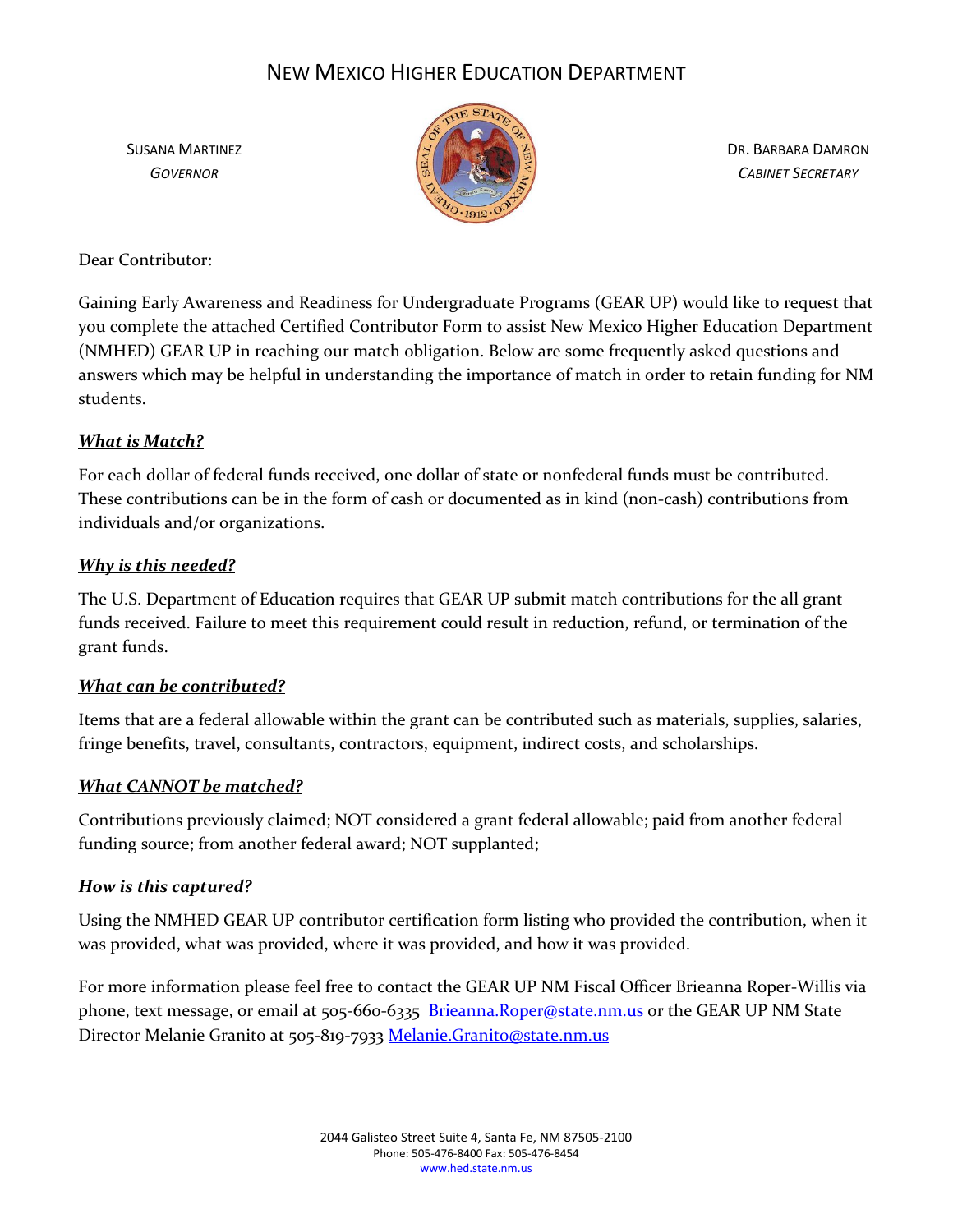

SUSANA MARTINEZ **DR. BARBARA DAMRON** NEW MEXICO GOVERNOR CABINET SECRETARY

#### **GEAR UP New Mexico Non-Federal Matching Funds Contributor Certification**

| Name of Organization:<br>Name of Contributor: |                                                           | Date:<br>Title: |                 |               |                |
|-----------------------------------------------|-----------------------------------------------------------|-----------------|-----------------|---------------|----------------|
|                                               |                                                           |                 |                 |               |                |
| Phone:                                        | Email:                                                    |                 |                 |               |                |
|                                               |                                                           |                 |                 |               |                |
| Category                                      | Description of services provided to GEAR UP<br>Now Movice |                 | Qty<br>$U_{rc}$ | Unit<br>Price | Total<br>Value |

| $\alpha$ <sub>k</sub> $\alpha$ <sub>y</sub> | Description of services provided to OE/HX OF<br>New Mexico | Y.<br>Hrs | $\mathbf{u}$<br>Price | 1 vuu<br>Value |
|---------------------------------------------|------------------------------------------------------------|-----------|-----------------------|----------------|
| Travel                                      |                                                            |           |                       |                |
| <b>Tuition Assistance</b>                   |                                                            |           |                       |                |
| Other                                       |                                                            |           |                       |                |
| <b>Employee Benefits</b>                    |                                                            |           |                       |                |
|                                             | <b>TOTAL:</b>                                              | ιU        | U                     | U              |

Is the source of these funds federal?  $\Box$  Yes  $\Box$  No

*I, the undersigned acknowledge by my signature that the information contained in this report is accurately represented to the best of my knowledge. The amount claimed was captured during the current period according to all policies, procedures, rules, regulations, State, and Federal laws.*

| Contributor Signature:          | Date: |
|---------------------------------|-------|
|                                 |       |
|                                 |       |
| <b>GUNM Director Signature:</b> | Date: |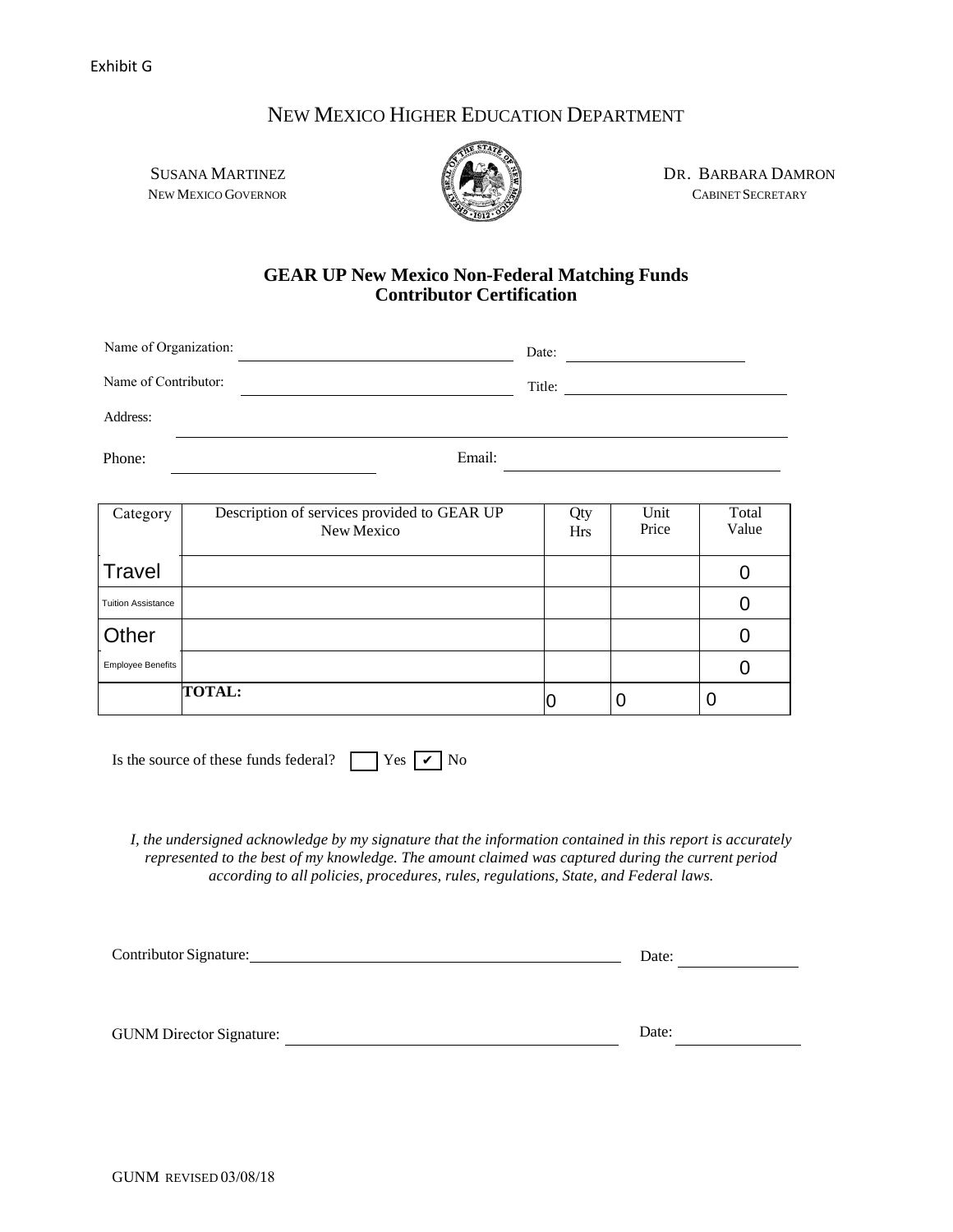

SUSANA MARTINEZ DR. BARBARA DAMRON

## **SAMPLE REFERENCE**

- 1. Enter the name of the organization making the contribution
- 2. Enter the date the contribution was made
- 3. Enter the name of the individual signing the contributor certification form
- 4. Enter the title of the individual signing the contributor certification form
- 5. Enter the work address of the organization or contributor
- 6. Enter the phone number for the individual signing the contributor certification form
- 7. Enter the email for the individual signing the contributor certification form
- 8. Select the associated category with the contribution
- 9. Enter what was contributed, how it was contributed, and where the contribution took place.
- 10. Enter the number of items or hours contributed
- 11. Enter the hourly rate or cost for items contributed
- 12. Total value should auto calculate. Qty/Hrs multiplied by unit price
- 13. Check yes or no
- 14. Sign and date next to contributor signature
- 15. Signed at NMHED